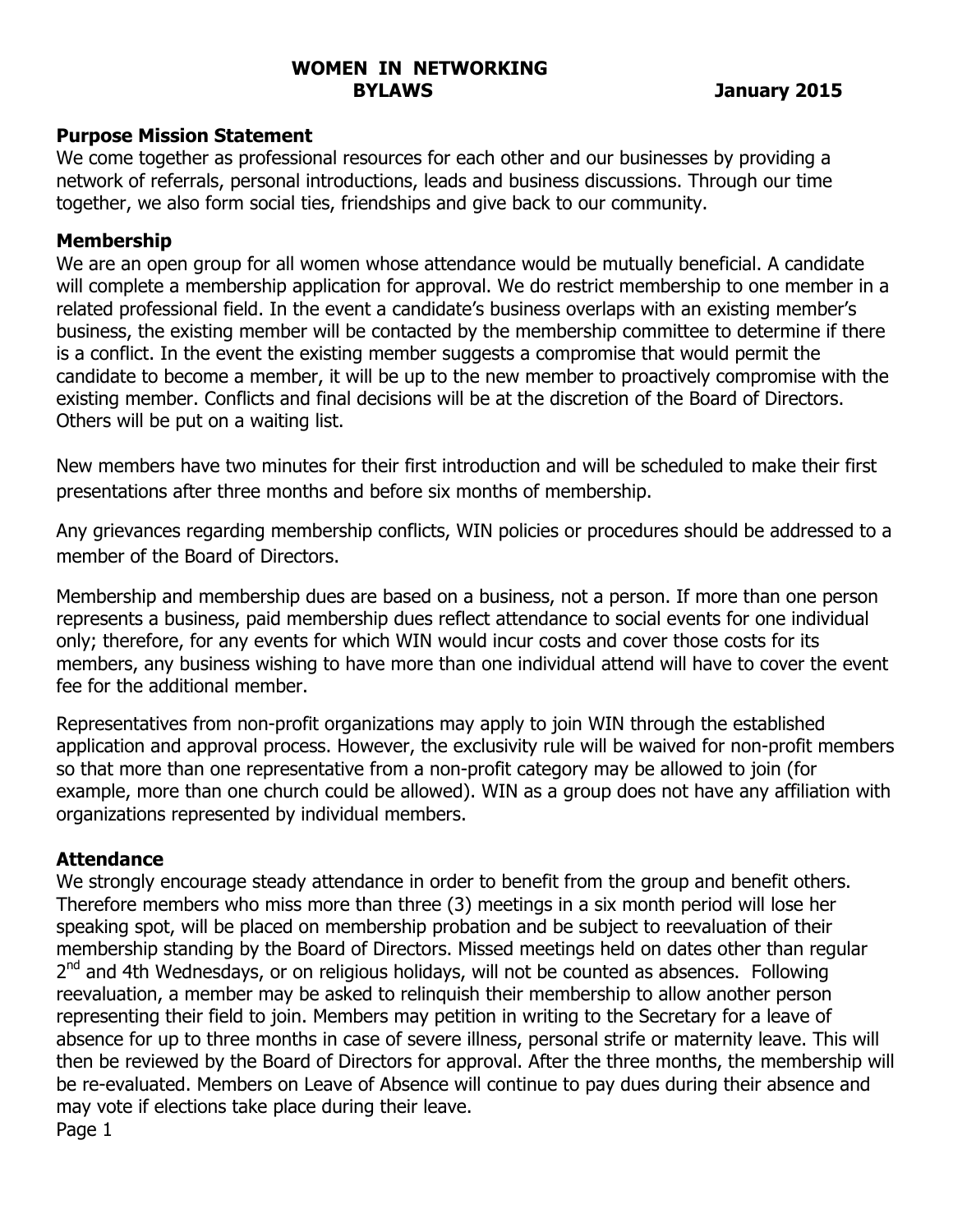# **Referrals**

No restrictions. We believe that referrals and their benefit come to those who attend, and that those who give shall, in turn, receive.

**Meeting Dates:** Meetings are typically held the second and fourth Wednesday of each month although occasionally are scheduled differently due to holidays or other issues. There are occasional additional social events. The Board of Directors will meet monthly.

# **Board of Directors**

The Board of Directors includes the positions listed below, which are typically held for a two year (2) term, August 1 to July 31; Board members may serve for a maximum of two (2) consecutive terms for each specific office. Elections will take place at the second meeting in June to give new officers time to prepare for beginning their term in August.

The following positions are elected positions to the Board of Directors: President

Vice-Presidents

- ! VP Internal Events
- ! VP External Events
- ! VP Education
- ! VP Membership and Operations

# **Secretary**

**Treasurer** 

The Past President also serves on the Board of Directors.

# Nominating Committee

The Nominating Committee is appointed by the Board of Directors and is typically made up of one past president, one board member, and one general member. The Nominating Committee's responsibility is to secure one person for each position for the ballot and present the slate of qualified candidates to the Board of Directors for approval and to the membership for a vote.

The Nominating Committee will develop a pool of potential candidates viewed by the committee as potentially qualified. Those members will be contacted to determine interest in being considered to serve on the Board of Directors and, if interested, will be interviewed and qualifications established. The committee will review and discuss potential nominees for each office. The Nominating Committee may accept nominations from the general membership as part of their process. The committee members shall consider the specific discussions related to potential nominees to be confidential. Nominating Committee members are prohibited from disclosing potential and final nominees to the membership.

The Nominating Committee will present their slate of candidates to the Board at the June Board meeting. Once approved by the Board of Directors a ballot will be prepared by the Nominating Committee for the general membership to approve the slate. The general membership will vote yes or no regarding the slate of officers at the last meeting in June.

The voting process will take place at a regularly scheduled meeting. Members who cannot attend that meeting may submit their votes by email prior to the election or up until midnight of the day of the election.

Page 2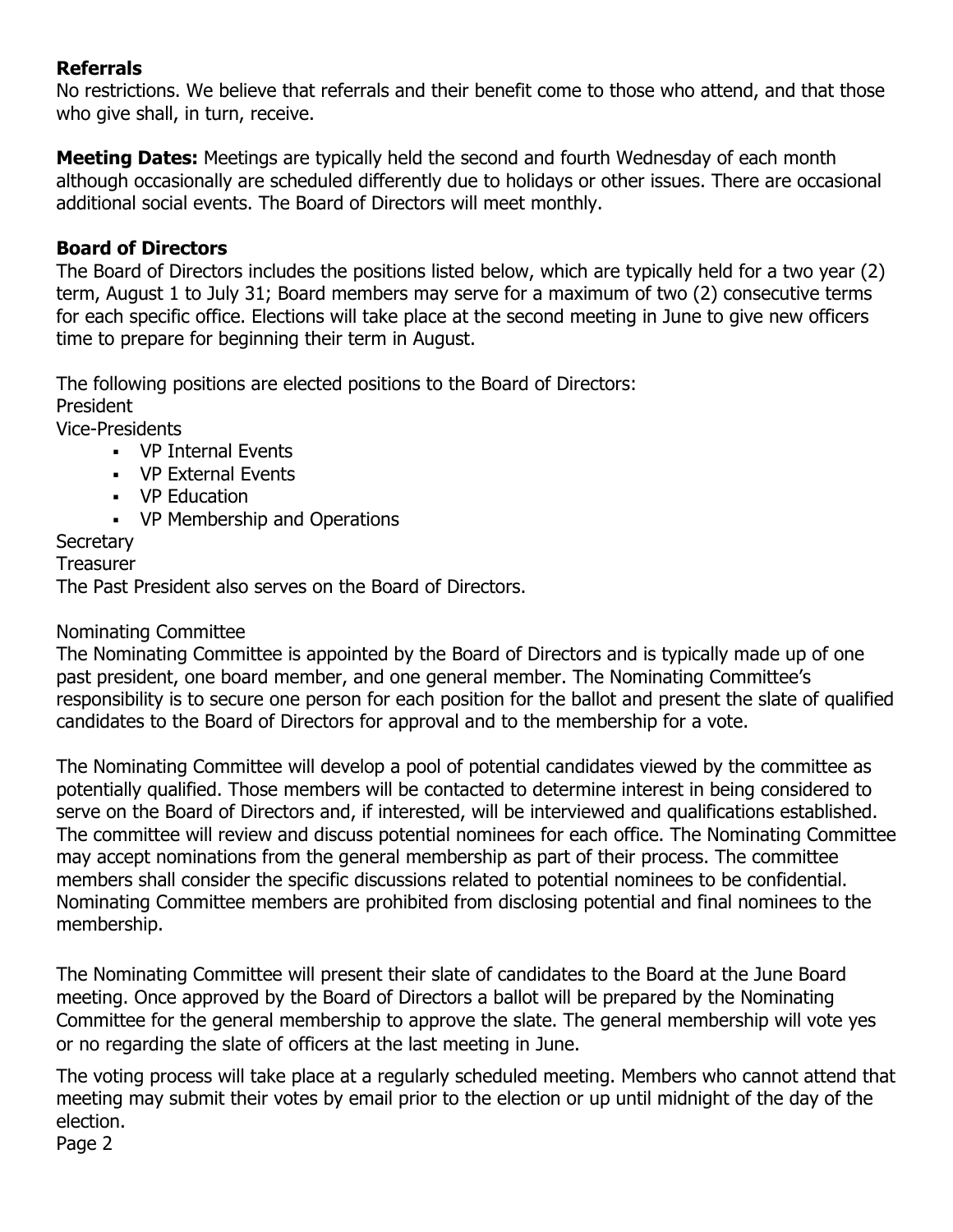## **Committees**

Each WIN member will be required to serve on a committee. The committees will work on issues pertaining to their area and the chairperson will report at WIN meetings.

#### **Dues**

Dues shall be paid the first meeting in August, and prorated for those who join midyear. Our fiscal year is August 1 to July 31. A budget is drafted by the Treasurer and committee chairs and approved by the Board each year. Dues are used to meet the budgetary needs of WIN such as print materials, promotions, supplies and special events.

#### **Guests**

All members are encouraged to bring or invite guests, provided there is no direct conflict with businesses that are currently members. If in doubt, please double check with your fellow members. A guest may attend twice and then is expected to either join or refrain from future attendance.

#### **Procedure for Changing the Bylaws**

Proposed changes to the Bylaws shall be drafted by the individual/s suggesting the change and presented to the Board of Directors for approval; or, a Bylaws Committee will be established by the Board of Directors to review and propose changes.

Once the proposed changes are approved by the Board of Directors, the changes will be distributed to the membership at least one week prior to voting on the changes. One more than half of the total number of WIN members shall be required to approve a change in the bylaws.

Members who cannot attend that meeting may email their vote to the Secretary and the President. At least once every five years, the Board of Directors will appoint a Bylaws Committee to review the Bylaws for potential changes.

### **Quorum and Manner of Acting**

A minimum of 51% of the membership shall be required to constitute a quorum for the transaction of business at any meeting, and the act of a majority of the membership present at any meeting at which a quorum is present shall be the act of the membership. In the absence of a quorum, any vote will be tabled until a quorum is present.